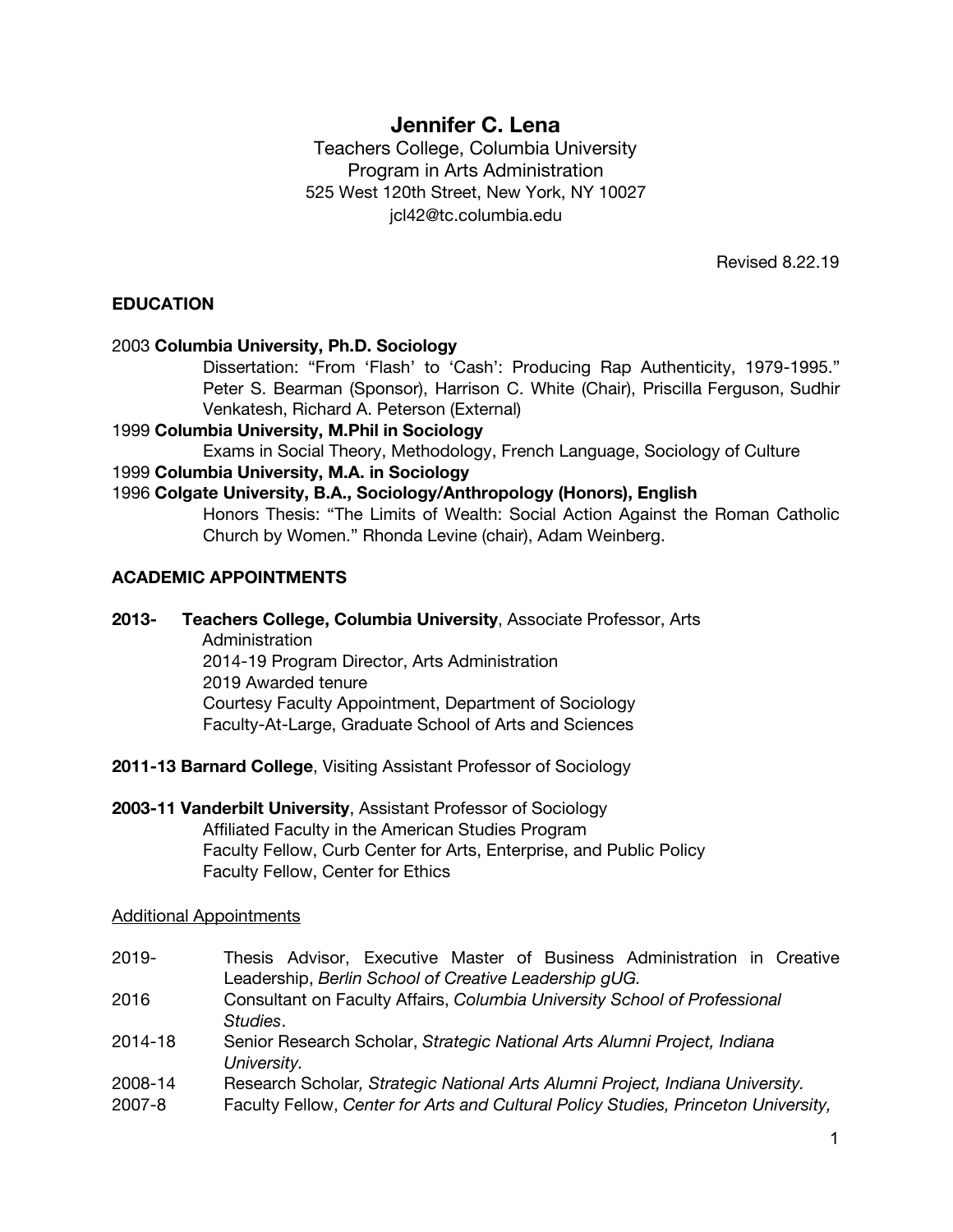*Woodrow Wilson School.*

2000 Inaugural Resident Scholar**.** "Hip Hop America: Roots, Rhythm and Rage," *Brooklyn Museum of Art*.

## **AWARDS & DISTINCTIONS**

Best Paper Award, 2017 Davis Conference on Qualitative Research, UC Davis Graduate School of Management.

*Choice Magazine* "Outstanding Academic Titles of 2012" for *Banding Together*.

Grammy Award nomination (co-commissioner). Best Small Ensemble Performance, "Hilos" (2011).

## **BOOKS**

- 2012 Lena, Jennifer C. Banding Together: How Communities Create Genres in Popular Music. Princeton University Press.
- 2014 *Paperback release.*

*Awards*: Named one of *Choice Reviews'* Outstanding Academic Titles for 2012

*Reviewed*: *European Journal of Communication* (March 2017); Sociologica (January 2014); *Journal of Popular Music Studies* (September 2013); *American Journal of Sociology* (January 2013, Vol. 118 (4): 1145-1147); *Contemporary Sociology* (March 2013, Vol. 42 (2): 254-5); *Times Higher Education* (UK, March 1, 2012), *Choice Reviews* (August, 2012)

*Discussed*: Author Meets Critics, Social Science History Association (November 2011).

- 2019 Lena, Jennifer C. Entitled: Discriminating Tastes and the Expansion of the Arts. Princeton University Press. *To be published September 3.*
- 2021 John Mohr, Christopher Bail, Maggie Frye, **Jennifer C. Lena,** Omar Lizardo, Terence McDonnell, Ann Mische, Iddo Tavory, and Frederick Wherry. Measuring Culture. Under contract at Columbia University Press.

## **ARTICLES IN REFEREED JOURNALS**

- 1. **Lena, Jennifer C.** 2018. "The Process Model of Closure and Nonprofits: The Exit of Exit Art." *Journal of Arts Management, Law, and Society.* Vol. 48 (1): 17-31.
- 2. **Lena, Jennifer C.** and Vaughn Schmutz. 2017. "Cultural Production and Circulation." Oxford Bibliographies in Sociology.
- 3. **Lena, Jennifer C.** 2015. "Culture, Production of: Prospects for the Twenty-First Century." International Encyclopedia of the Social and Behavioral Sciences. 2<sup>nd</sup> Edition. Section Ed. Kees van Rees; Ed. in Chief, James Wright. Elsevier. Pp. 608-613.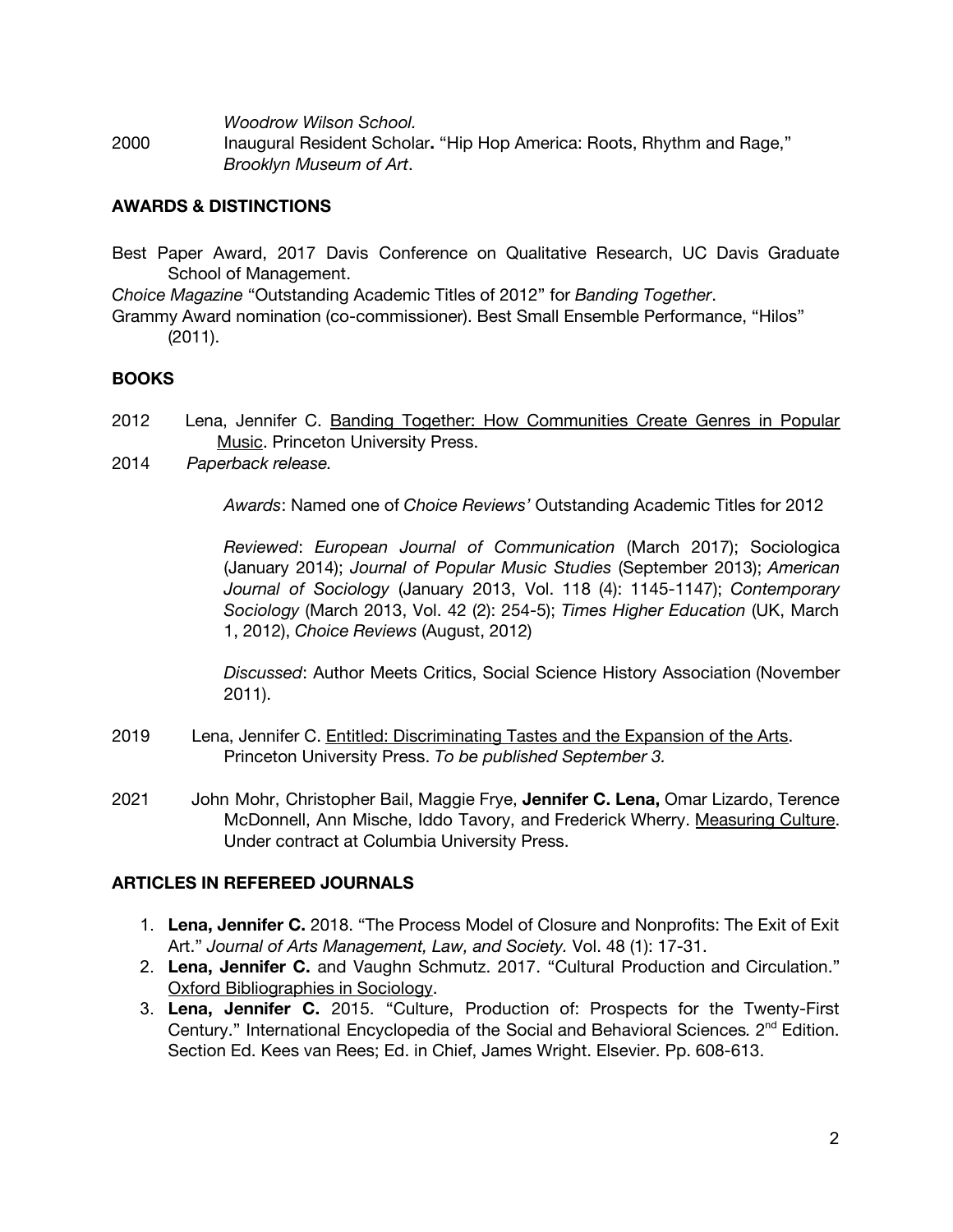- 4. **Lena, Jennifer C.** and Erin Johnston. 2015. "U.S. Cultural Engagement with Global Muslim Communities: Contours and Connections in an Emerging Field." *Grantmakers in the Arts Reader.* Vol. 26 (1): 9-13.
- 5. **Lena, Jennifer C.** and Danielle Lindemann. 2014. "Who is an Artist? New Data for an Old Question." *Poetics*. Special issue: Art at the Crossroads. Ed. Victoria Alexander and Anne Bower. Vol. 43: 70-85.
- 6. **Lena, Jennifer C.** and Mark C. Pachucki. 2013. "The sincerest form of flattery: Innovation, repetition, and status in an art movement." *Poetics*. Vol. 41 (3): 236-264.
- 7. **Lena, Jennifer C**. and Richard A. Peterson. 2011. "Politically-Purposed Music Genres." *American Behavioral Scientist*. Special issue: Globalization and Diversity in Cultural Fields: Comparative Perspectives on Music, Literature and Television. Vol. 55 (5): 574-588.
- 8. Pachucki, Mark A., **Jennifer C. Lena** and Steven Tepper. 2010. "Creativity narratives among college students: Sociability and everyday creativity." *The Sociological Quarterly*. Vol. 51: 122–149.
- 9. **Lena, Jennifer C.** and Richard A. Peterson. 2008. "Classification as Culture: Types and Trajectories of Music Genres." *American Sociological Review*. Vol. 73 (5): 697-718. Reprinted in Wray, Matt. 2013. Cultural Sociology: An Introduction. New York: W. W. Norton & Company. Pp. 239-267.
- 10. **Lena, Jennifer C.** 2008. "Voyeurism and Resistance in Rap Music Videos." *Communication and Critical/Cultural Studies*. Vol. 5 (3): 264-279. Reprinted in Neal, Mark Anthony and Murray Forman (eds.). 2011. That's the Joint!: The Hip-Hop Studies Reader. 2<sup>nd</sup> Edition. New York: Routledge.
- 11. **Lena, Jennifer C.** 2007. "Measures of Diversity: Lessons from Rap Music, 1979-1995." *Studi Culturali*. Vol. 1: 137-160.
- 12. **Lena, Jennifer C.** 2006. "Social Context and Musical Content: Rap Music, 1979-1995." *Social Forces*. Vol. 85 (1): 479-495.

Reprinted in Lune, Howard, Enrique S. Pumar and Ross Koppel (eds.). 2009. Perspectives in Social Research Methods and Analysis: A Reader for Sociology. Sage.

- 13. **Lena, Jennifer C.** 2004. "Meaning and Membership: Samples in Rap Music, 1979 to 1995." *Poetics*. Vol. 32 (3-4): 297-310.
- 14. **Lena, Jennifer C.** 2003. "Psyops, Propaganda, and Gangsta Rap: Why is Saddam Hussein Rapping for the CIA?" *Radical Society*. Vol. 30 (1): 25-30.
- 15. Schindler, Amy and **Jennifer C. Lena**. 2000. "Promise Keepers in Perspective: Organizational Characteristics and Men's Religious Movements." Pp. 209-224 in Research in the Social Scientific Study of Religion. Volume 11. Edited by Joanne Marie Greer and David O. Moberg. Stamford, Connecticut: JAI Press, Inc.

## **Manuscripts in Progress**

**Lena, Jennifer C.** and Omar Lizardo. "The Making of an 'Omnivorous Generation.'

Leonie Henaut and **Jennifer C. Lena**. "Experts, Expertise, and Occupational Identity in the Gig Economy."

**Jennifer C. Lena** and Leonie Henaut. "Designing Work."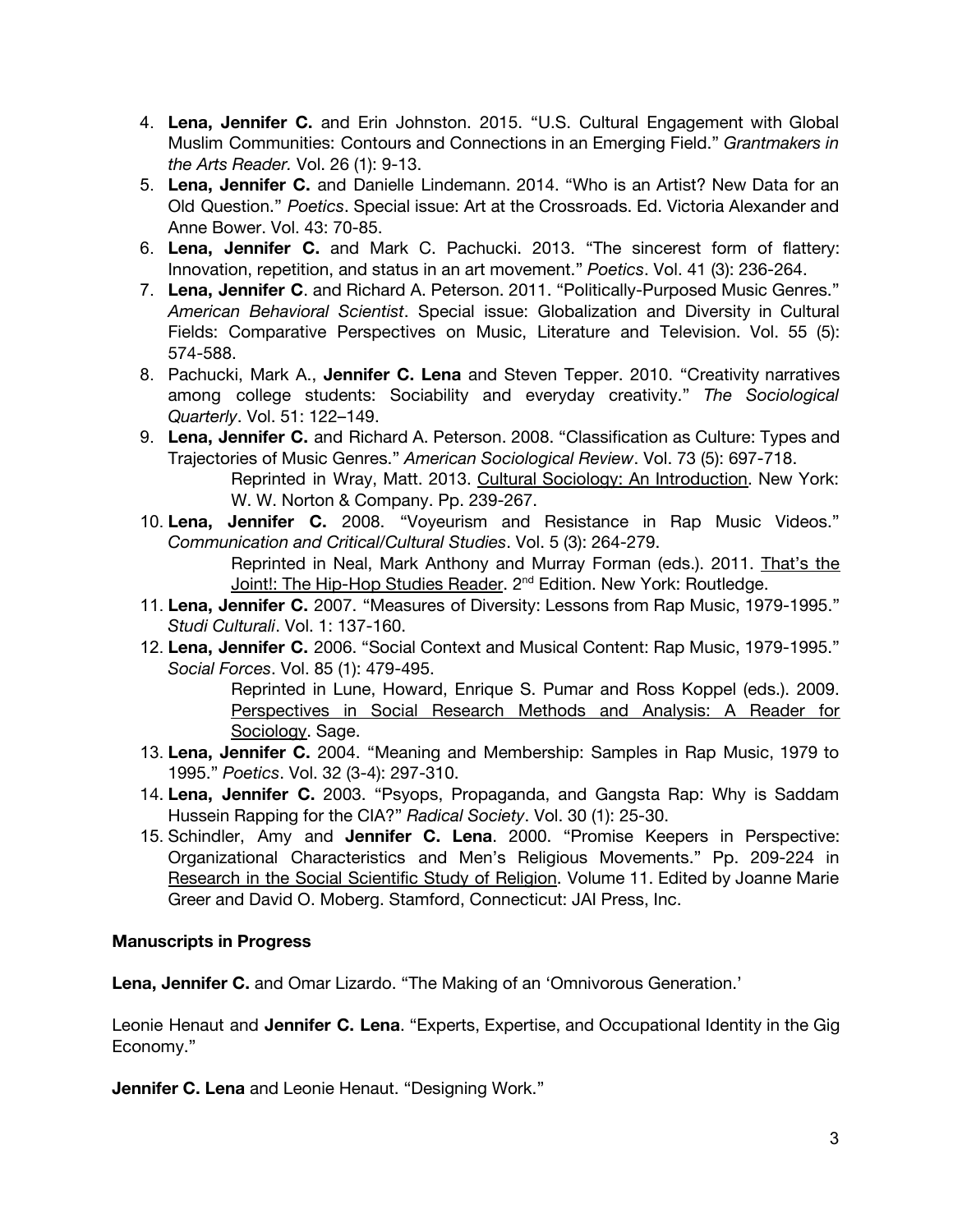## **BOOK CHAPTERS**

- 1. **Lena, Jennifer C.** 2015. "Genre: Relational Approaches to the Sociology of Music." Routledge International Handbook of the Sociology of Art and Culture. Pp. 149-160 in Laurie Hanquinet and Mike Savage (eds.). New York: Routledge.
- 2. **Lena, Jennifer C.** 2013. "Authenticity and Independence in Rap Music and other Genre Communities." Explorations in Music Sociology: Examining the Role of Music in Social Life. Pp. 232-240 in Sara Horsfall, Jan-Martijn Meij, and Meghan Probstfield (eds.). Boulder, CO: Paradigm Publishing.
- 3. **Lena, Jennifer C.** 2011. "Tradition and Transformation at the Fan Fair Festival." Pp. 224-248 in Negotiating Values in the Creative Industries: Fairs, Festivals and Competitive Events, ed. Brian Moeran and Jesper Strandgaard Pedersen. Cambridge University Press.
- 4. **Lena, Jennifer C.** and Daniel B. Cornfield. 2008. "Immigrant Arts Participation in Nashville." Pp. 147-169 in Engaging Art: The Next Great Transformation of America's Cultural Life, ed. By Steven Tepper and William Ivey. New York: Routledge.

## **ESSAYS**

- 1. **Lena, Jennifer C.** January/February 2013. "A Visit From The Credibility Squad." *Pacific Standard*. Pgs. 32-35.
- 2. **Lena, Jennifer C.** and Peter Levin. 2009. "Valuing Art." *Contexts*. Vol. 8 (2): 60-62.

## **RESEARCH REPORTS**

- **1. Lena, Jennifer C.** and Gemma Mangione. 2018. "Summative Assessment: Strengthening Cultural Enterprises and Community Institutions, Arts Management Program." Jerusalem: Sabreen Organization for Artistic Development. Pp. 1-17.
- **2. Lena, Jennifer C.** and Gemma Mangione. 2018. "Strengthening Cultural Enterprises as Community Institutions: Arts Management Program Needs Assessment." Jerusalem: Sabreen Organization for Artistic Development. Pp. 1-66.
- 3. **Lena, Jennifer C.** 2014. "Making It Work: The Education and Employment of Recent Art Graduates." Annual Report on the 2013 Strategic National Arts Alumni Project (SNAAP). With Sally Gaskill, Rebecca F. Houghton, Amber Lambert, Angie Miller, and Steven J. Tepper. Pp. 1-30.
- 4. **Lena, Jennifer C.** 2014. "An Organizational Autopsy of Exit Art: Non-Profit Closure as Successful Management." Executive Report. NYU Fales Library, Exit Art Archives. Pp. 1-23.
- 5. **Lena, Jennifer C.** and Erin Johnston. 2014. "U.S. Cultural Engagement with Global Muslim Communities: Contours and Connections in an Emerging Field." Expanded report with index. NYU Brademas Center. Pp. 1-83.
- 6. **Lena, Jennifer C.** 2014. "When Non-Profits Change Leaders: CEO Transitions, Strategic and Cultural Concerns." Brooklyn Academy of Music, NEXT Transition Advisors. Pp. 1-8.
- 7. **Lena, Jennifer C.** and Mitali Banerjee. 2014. "Annotated Bibliography for American Jewish World Service." American Jewish World Service, NEXT Transition Advisors. Report on executive transitions in non-profit service organizations. Pp. 1-21.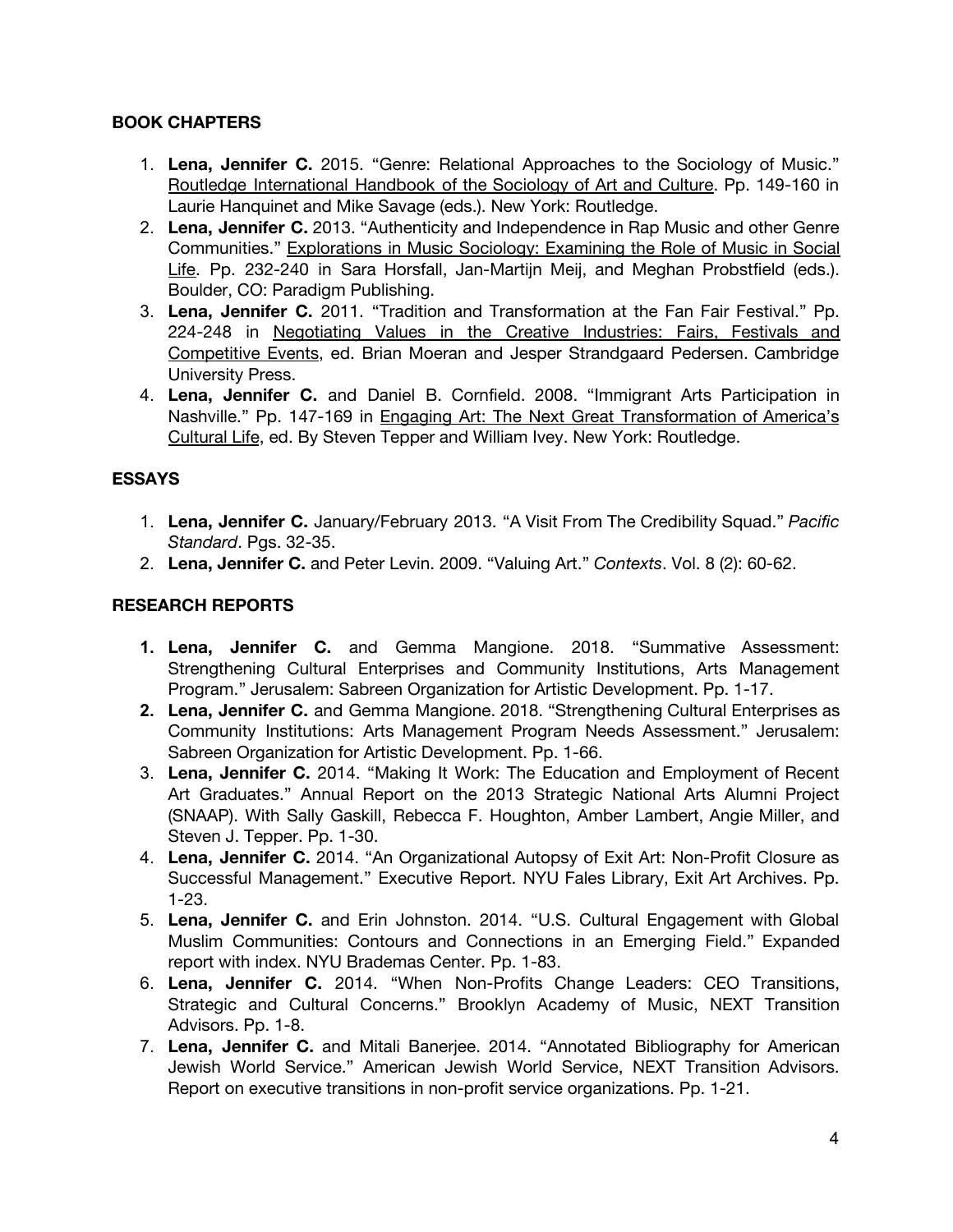- 8. **Lena, Jennifer C.** 2014. "Every Entrance is an Exit: The Last Year of Exit Art." Narrative Report. NYU Fales Library, Exit Art Archives. Pp. 1-45.
- 9. Gaskill, Sally, Steven Tepper and George Kuh with Rebecca Houghton, Amber D. Lambert, **Jennifer C. Lena**, Danielle Lindeman, and Angie L. Miller. 2013. "An Uneven Canvas: Inequalities in Artistic Training and Careers." Strategic National Arts Alumni Project Annual Report. Pp. 1-34.
- 10. Lindemann, Danielle and Steven Tepper, with Sally Gaskill, Scott D. Jones, George D. Kuh, Amber D. Lambert, **Jennifer C. Lena**, Angie L. Miller, Kendall Park, Ellen B. Rudolph, and Leah Vanderwerp. 2012. "Painting with Broader Strokes: Arts Alumni, Artistic Contributions, and Achievement." National Endowment for the Arts Report on the 2010 Strategic National Arts Alumni Project (SNAAP). Pp. 1-38.
- 11. Kuh, George and Steven Tepper with Sally Gaskill, Scott D. Jones, Amber D. Lambert, **Jennifer C. Lena**, Danielle Lindemann, Elizabeth Long-Lingo, Angie L. Miller, Rick Shoup, Kendall Park, Carly Rush and Leah Vanderwerp. 2012. "A Diverse Palette: What Arts Graduates Say About Their Education and Careers." Strategic National Arts Alumni Project Annual Report. Pp. 1-36.
- 12. Kuh, George and Steven Tepper with Sally Gaskill, Scott D. Jones, John Kennedy, Amber D. Lambert, **Jennifer C. Lena**, Elizabeth Long-Lingo, Angie L. Miller, and Carly Rush. 2011. "Forks in the Road: The Many Paths of Arts Alumni." Strategic National Arts Alumni Project Annual Report. Pp. 1-22.
- 13. National Endowment for the Arts. 2010. "Live from Your Neighborhood: A National Study of Outdoor Arts Festivals." NEA Research Report #51.
- 14. DiMaggio et. al. 2008. "Notes Toward an Agenda for Research on Orchestras." New York: Mellon Foundation.

## **BOOK REVIEWS**

- 1. **Lena, Jennifer C.** 2017. Book review of Artifacts and Allegiances: How Museums Put the Nation and the World On Display (By Peggy Levitt. 2015) *Contemporary Sociology.* Vol. 46 (1): 98-9.
- 2. **Lena, Jennifer C.** 2014. Book review of Music, Style, and Aging: Growing Old Disgracefully? (By Andy Bennett. 2013.) *Contemporary Sociology*. Vol. 43: 500-501.
- 3. **Lena, Jennifer C.** 2009. Book review of Hollywood Highbrow: From Entertainment to Art. (By Shyon Baumann. 2008.) *American Journal of Sociology*. Vol. 114 (6): 1894-1896.
- 4. **Lena, Jennifer C.** 2007. Book review of Extreme Metal: Music and Culture on the Edge. (By Keith Kahn-Harris. 2007.) *American Journal of Sociology*. Vol. 113 (3): 927-929.
- 5. **Lena, Jennifer C.** 2005. Book review of Real Country: Music and Language in Working-Class Culture. (By Aaron A. Fox. Duke University Press. 2004.) *American Journal of Sociology*. Vol. 111 (2): 652-654.

## **ONLINE ESSAYS**

- 1. "A Mix-Tape for Our President." November 7, 2012. Princeton University Press Election 101 Blog. http://blog.press.princeton.edu/2012/11/07/a-mix-tape-for-our-president/.
- 2. "The Ancient Problem of Unruly Music." (A conversation with Jonathan A. Neufeld.) June 22, 2012.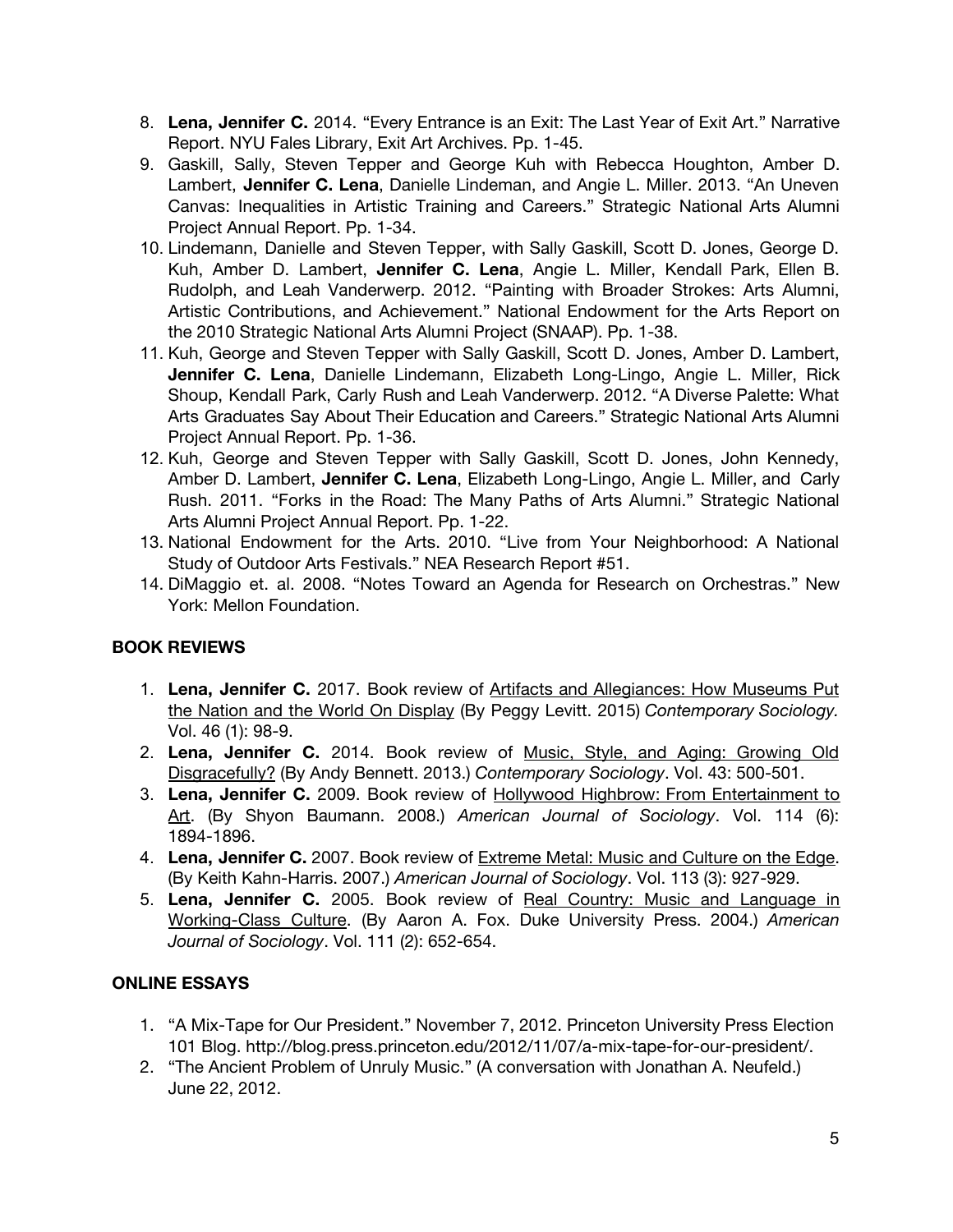http://blog.press.princeton.edu/2012/06/22/the-ancient-problem-of-unruly-music-more -from-jenn-lena-on-music-and-the-election/.

- 3. "Campaign Songs and Campaign Wrongs." May 1, 2012. Princeton University Press Election 101 Blog.
	- http://blog.press.princeton.edu/2012/05/01/campaign-songs-and-campaign-wrongs/.
- 4. "Political (Dis)chord?" April 11, 2012. Princeton University Press Election 101 Blog. http://blog.press.princeton.edu/2012/04/11/political-dischord-jennifer-lena-talks-politic al-branding-through-song/
- 5. "The Disintegration of Genres." March 3, 2012. Culture Digitally. http://culturedigitally.org/2012/03/the-disintegration-of-genres/
- 6. "Top of the pops." February 16, 2012. Culture Digitally. http://culturedigitally.org/2012/02/top-of-the-pops/
- 7. "Testing the limits of knowledge." November 11, 2008. OrgTheory. https://orgtheory.wordpress.com/2008/11/11/testing-the-limits-of-knowledge/

## **ELECTED, ADVISORY, AND EDITORIAL POSITIONS**

- 2017- Co-Editor In Chief. *Poetics.*
- 2014- Co-Editor, *Culture and Economic Life.* Book Series with Stanford University Press. With Frederick Wherry and Greta Hsu.
- 2015-17 Chair (& Chair Elect). Sociology of Culture Section. ASA.
- 2015-16 Editorial Board Member. *Poetics.*
- 2014-17 Editorial Board Member. *Contemporary Sociology.*
- 2011-17 Editorial Board Member. *Sociology Compass.*
- 2013 Committee Member. Clifford Geertz Article Prize Committee, ASA Culture Section.
- 2010-11 Culture Reviews Editor. *Contexts Magazine.*
- 2009-11 Editorial Board Member. *Social Forces.*
- 2008-11 Secretary-Treasurer (COO). Sociology of Culture Section, American Sociological Association.
- 2008-10 Network Co-Chair. Culture Section, Social Science History Association.
- 2008 Member. Informal Working Group on Festivals, National Endowment for the Arts.
- 2008 Committee Member. Mirra Komarovsky Book Award, Eastern Sociological Association Best Book Prize.
- 2004-5 Committee Member. Sociology of Culture Section Nominations Committee. American Sociological Association.

## **RESEARCH GRANTS**

- 1. P. 2018-2020. With Leonie Henaut (Sciences Po & CNRS). "Occupational Identity and the Gig Economy." Columbia Alliance Program, Joint Project Grant. \$11,900.
- 2. Pl. 2018. "Strengthening Cultural Enterprises as Community Institutions: Arts Management Program." United States Department of State, Consulate General, in collaboration with Sabreen Organization and Bethlehem University (\$35,090).
- 3. PI. 2015. "Fordham University, Continuous Strategic Planning: Literature Review." AKA Strategy (\$6,000).
- 4. PI. 2014. "Annotated Bibliography of Executive Transitions." NEXT Transition Advisors (\$5,000).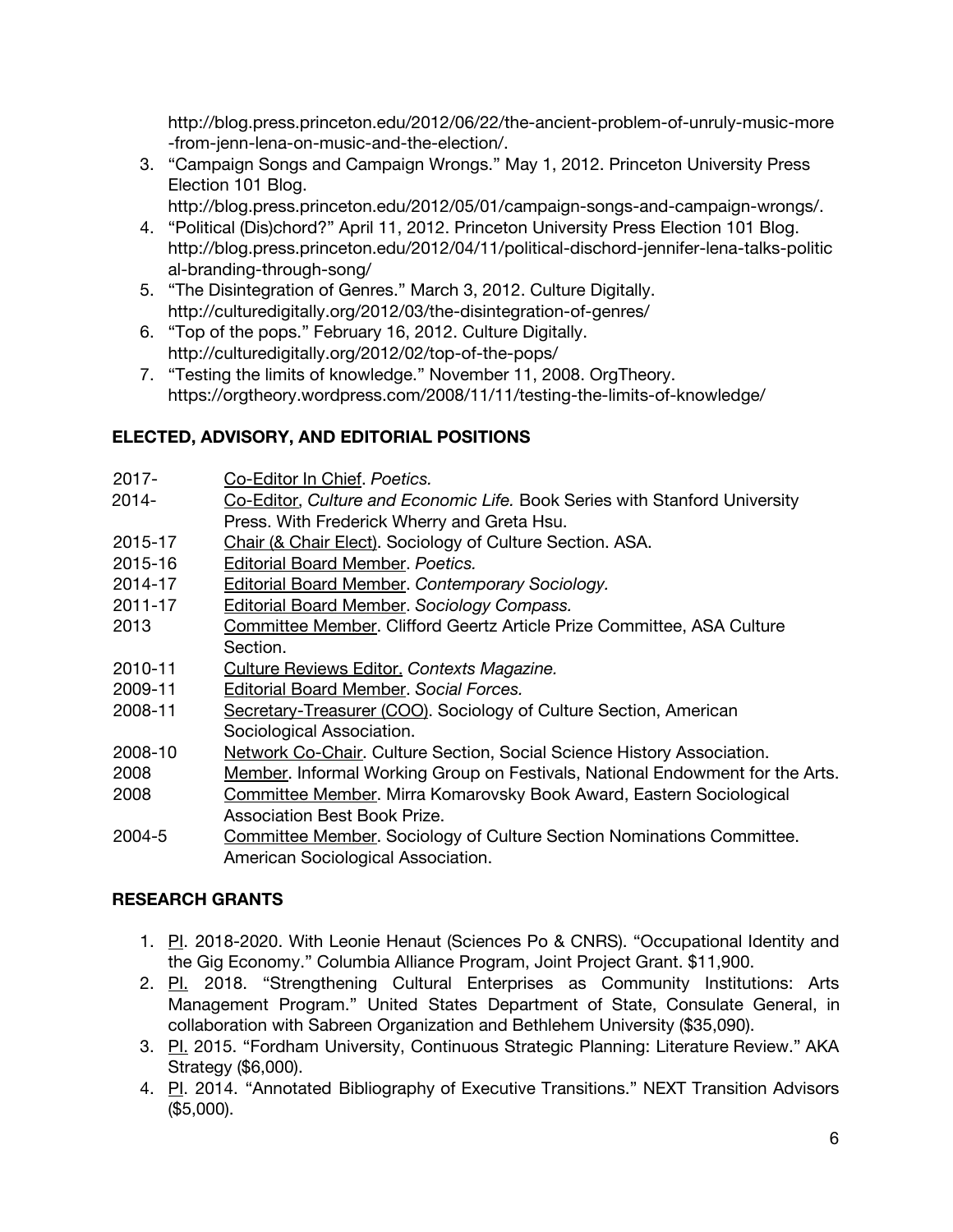- 5. PI. 2014. With NYU's Brademas Center. "U.S. Cultural Engagement with Global Muslim Communities." Rockefeller Foundation and Ford Foundation (\$10,010.50).
- 6. PI. 2013-14. With NYU's Fales Library and Exit Art. "Exit Art's Closure—The Reasons, the Way, and the Results." Booth-Ferris Foundation (\$25,000). The Pollock-Krasner Foundation (\$2,000). The Rauschenberg Foundation (\$10,000).
- 7. Research Associate. 2008-12. "Strategic National Arts Alumni Project." Supported by Surdna Foundation, National Endowment for the Arts, Houston Endowment, Barr Foundation, Cleveland Foundation and administered by Indiana University's Center for Postsecondary Reform (\$4,200,000 in grant support).
- 8. Visiting Professor**.** 2010. Advertising Educational Foundation. Host: DDB Worldwide (\$3,500).
- 9. Pl. 2009-10. (with Jonathan Neufeld) "Music, Authority and Community." Vanderbilt University Research Scholars Grant, Collaborative Interdisciplinary Research Grants program (\$49,840).
- 10. PI. 2008-9. (with Jonathan Neufeld, Joy Calico, and Gabriela Frank) Incubation Group: Music in the Americas. Vanderbilt University, Center for the Americas (\$25,000).
- 11. 2008-9. Competitive grant for extension of sabbatical. Vanderbilt University (c. \$27,000).
- 12. P.I. 2007-8. (with Steven A. Wernke, Francisco Estrada Belli, William R. Fowler, and Pierre R. Colas) Spatial Analysis Research Lab (SARL): An Advanced Geographical Information System and Remote Sensing Facility. Vanderbilt University Discovery Infrastructure Grant (\$44,528.24).
- 13. Pl. 2006. Summer Research Grant for "Festival City." Curb Center for Art, Enterprise, and Public Policy, Vanderbilt University (\$9,200).
- 14. P.I. 2006. Mapping Working Group, Curb Center for Art, Enterprise and Public Policy, Vanderbilt University (\$10,500).

## **Other Creative Work**

- Interview with Detroit NPR station WDET (101.9FM) *Created Equal* podcast about campaign music. (Aug. 23, 2019)
- Interview with Gracie Management Production's non-profit documentary on Artificial Intelligence and Music. (2018)
- Interview with *Pitch* podcast: Episode 4, "Backtracking." Online at SoundCloud, iTunes. On NPR affiliates and WNYC. (2014)
- Interview with Princeton University Press blog about *Banding Together*. (January 25, 2012) [http://blog.press.princeton.edu/2013/01/25/jennifer-lena-interview-about-book-ban](http://blog.press.princeton.edu/2013/01/25/jennifer-lena-interview-about-book-banding-together/) [ding-together/](http://blog.press.princeton.edu/2013/01/25/jennifer-lena-interview-about-book-banding-together/)

Interview with WNYC *Soundcheck* about *Banding Together*. (Feb. 10, 2012)

- The GLF Project. Organized concert, lecture events for composer Gabriela Frank. Co-commissioner of Contemporary Classical work titled, "Hilos," recorded in August 2010 for Naxos Records. Nominated for a 2012 *Grammy Award, Best Small Ensemble Performance*. (2010-12)
- "Copyright Criminals" screening, director visit by Kembrew McLeod. Event selected as "Critics Pick" by *Nashville Scene*. (2010)
- "Photographs of Milt Hinton." Organized lecture by David Berger & display of photographs. (2004)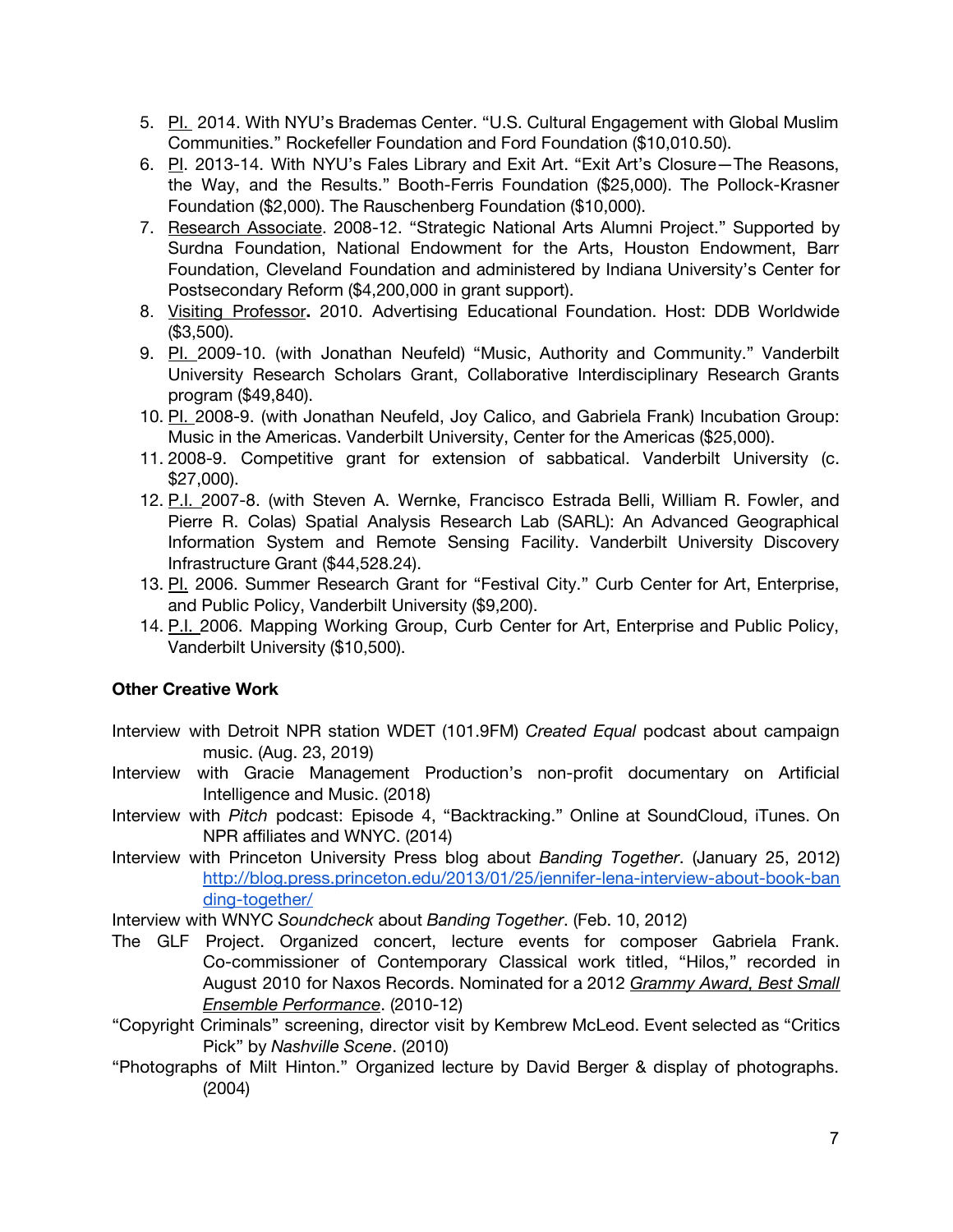Blogging for: Scripted Whim, First Five, Princeton University Press Election 101 Blog, OrgTheory, Culture Digitally, What is the What.

## **INVITED PRESENTATIONS**

*2020* "Entitled: Artistic Legitimation and the Democratization of Taste."

- Department of Social Research and Public Policy, New York University Abu Dhabi.
- Department of Sociology, Rutgers University, New Brunswick.
- Pulitzer School of Journalism, Columbia University. Book release event: Q&A with Sasha Frere-Jones.

*Keynote.* "Music in and of the City." "Groove the City 2020 – Constructing and Deconstructing Urban Spaces through Music." Lunenberg, Germany.

### *2019*

"Entitled: Artistic Legitimation and the Democratization of Taste."

- Aesthetics Work Group. Department of Philosophy. College of Charleston.
- "Sociology of Culture" graduate class. University of North Carolina, Chapel Hill.
- "The Publication Process: An Editor's Perspective." Career Development Program, Arts & Humanities Department. Teachers College, Columbia University.

### *2018*

"Occupational Identity and Expertise: The Accessibility Crisis in Arts Organizations." (with Gemma Mangione.) "21<sup>st</sup> Century Artworlds & Their Discontents" panel. Eastern Sociological Society. Baltimore, MD.

"'What I do is worth doing:' Artists in the Age of Paraprofessionalism." The Work of Art: Value in Creative Careers Panel. Eastern Sociological Society. Baltimore, MD. (declined due to illness).

"Artistic Legitimation and the Rise of Vernacular Modernism in America."

- Culture and Society Workshop. Northwestern University Sociology Department.
- Classification Seminar, Center for Cultural Analysis, Rutgers University.
- "Institutionalization and Arts Organizations." Arts and Culture, Columbia School of Journalism.
- "The Publication Process: An Editor's Perspective." Northwestern University, Department of Sociology.

## *2017*

- "From Dissertation to Book." Sociology of Culture Section, American Sociological Association Conference, Montreal, CA.
- "Music & Categories." Respondent. Academy of Management Conference. Atlanta, GA. (cancelled)
- "Institutionalization and Arts Organizations." Arts and Culture, Columbia School of Journalism.

#### *2016*

"Banding Together and a Sociological Approach to Genre." Belmont University.

"Emergence: Genre and Authenticity in Rap Music." International Hip Hop Studies Conference. Cambridge University, UK. (Declined)

"Genre and Classification." Social Sciences Summer Program. INCITE, Columbia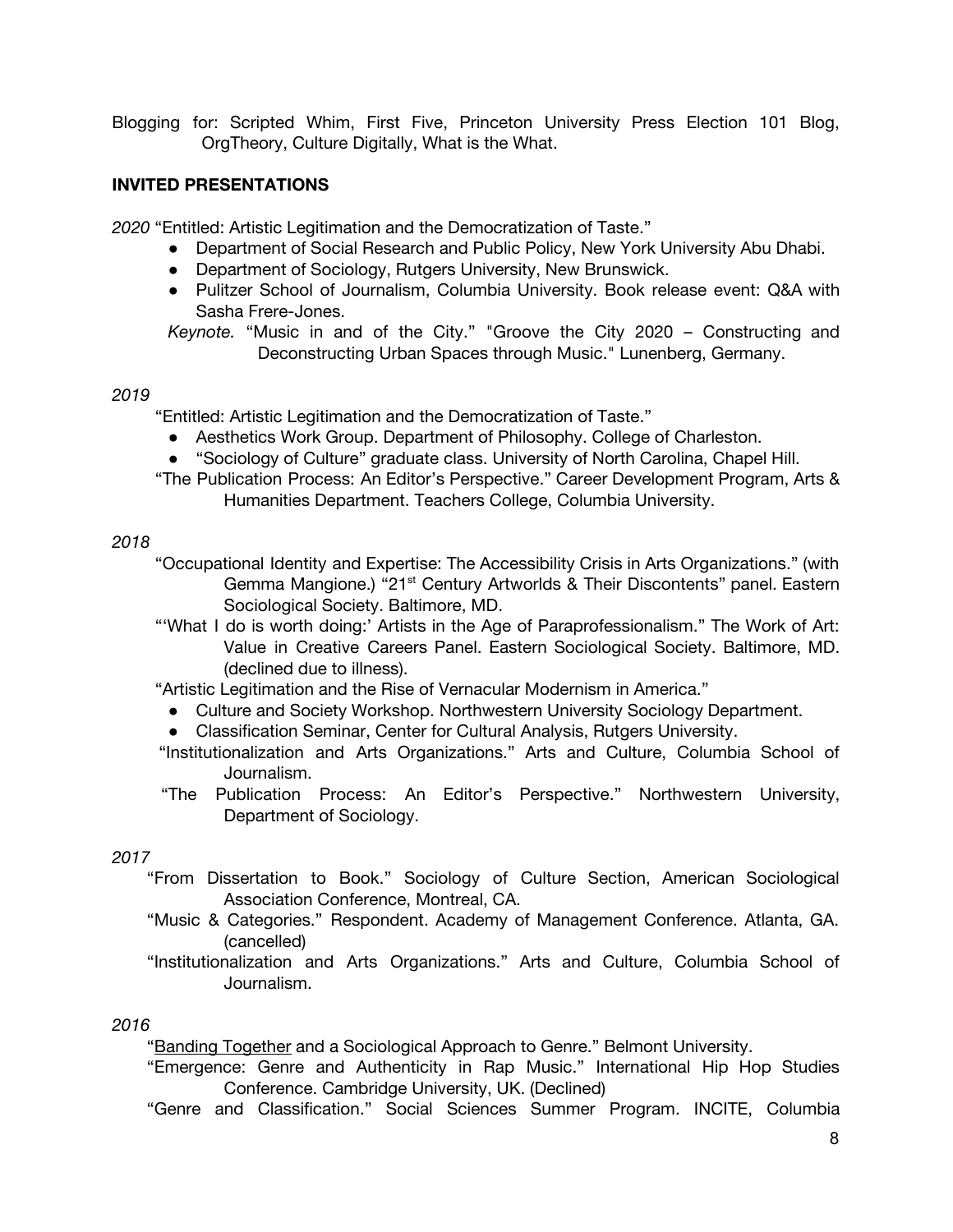University.

"Institutionalization and Arts Organizations." Arts and Culture, Columbia School of Journalism.

### *2015*

"Banding Together and a Sociological Approach to Genre." Department of Music, Graduate seminar: Theories of Identity, Place, and Time in Popular Music Analysis. University of Pennsylvania.

### *2014*

- "Why Listening is Overrated: A Relational Approach to Classifying Style and Excellence in Music." Global Literary Networks Conference. University of Chicago.
- "Kill Your Idols: Relational Principles and Inductive Categories in the Study of Culture." Measuring Culture Conference, UCSB.

## *2013*

"What is an Artist?: New (SNAAP) Data for an Old Question." 3 Million Stories: Understanding the Lives and Careers of America's Art Graduates conference. Nashville, TN.

## *2012*

"Relational and Multi-Method Approaches to Category Construction." Measuring Culture Conference. University of British Columbia, Vancouver, BC.

"Banding Together."

- AKD lecture, Montclair State University.
- Sociology Department, Notre Dame University.
- New Pathways for the Social Sciences, Columbia University.
- "Slumming: The Reproduction of Prestige." Culture Workshop, Sociology Department, Notre Dame University.
- "The Emergence of Popularity: Status in Rap Music." Organizational Behavior Group. Stanford University Graduate School of Business.
- "Innovation and Politics in Rap Music." AFASC3930, "Hip Hop and Social Inequality." African American Studies Program, Columbia University.

### *2011*

"The sincerest form of flattery: Peer imitation and financial success in an art world."

- Sociology Department, University of Toronto.
- Quantitative Methods in the Social Sciences research seminar, Columbia University.
- Economic Sociology Workshop, Stanford University.
- Organizations and Markets workshop, Chicago Booth School.

### *2010*

"Never Mind the Bullocks: Here's the Formal Sociologist." Politics, Economy and Culture Workshop. Indiana University.

### *2009*

"Notes on Music in the Digital Age." Thematic Session: "Commerce, Creativity, and Community in the Digital Age." American Sociological Association. San Francisco, CA.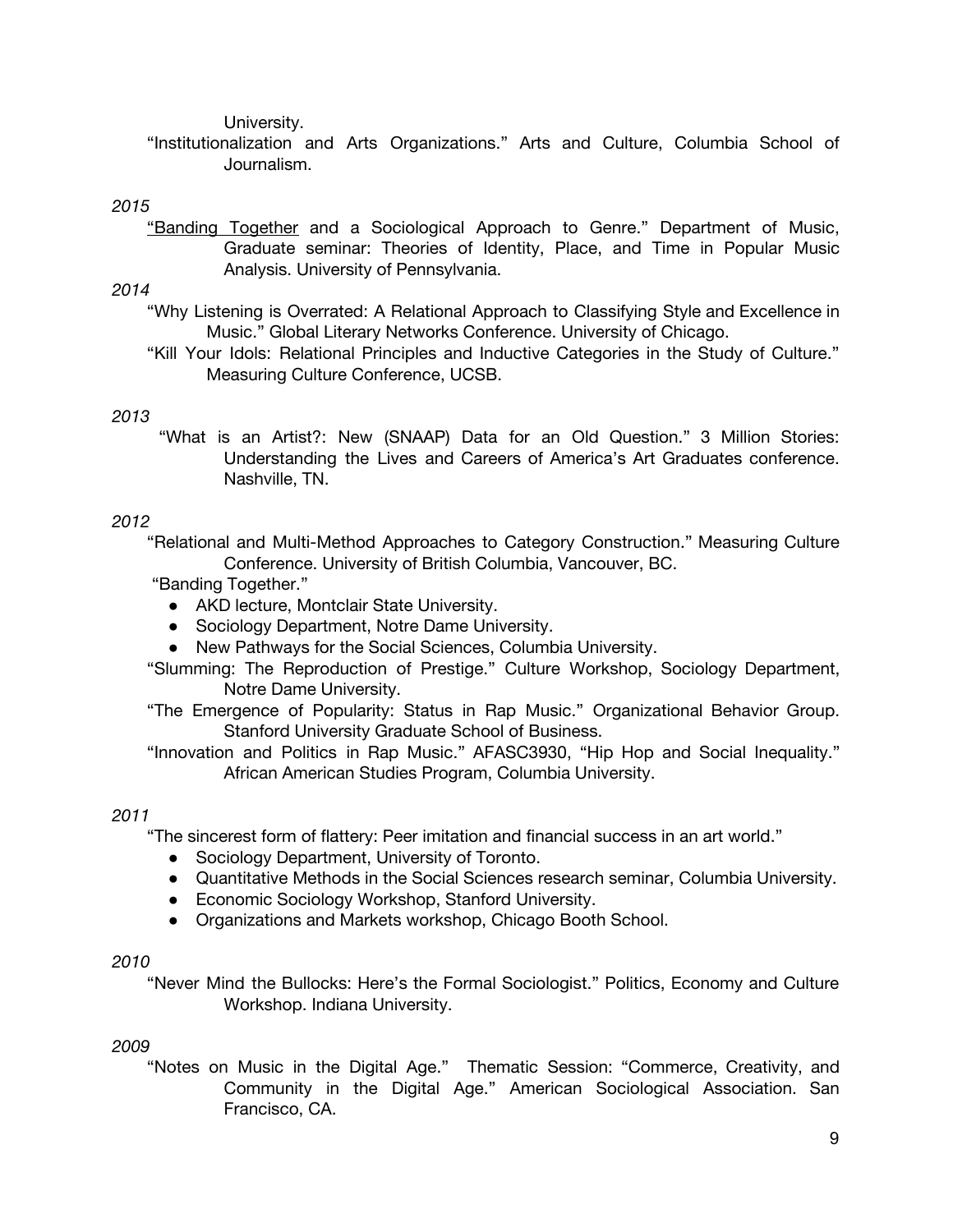*2008*

- "Research Notes on the Creative Campus Project." Creative Campus Caucus, Andrew W. Mellon Foundation. New York, NY.
- "Context and Content in the Sociology of Art." Sociology Department Colloquium Series. Franklin and Marshall College. Lancaster, PA.
- "Festival City: Corporate Sponsorship and the Branding of Nashville, TN." Urban Ethnography Workshop. University of Pennsylvania. Philadelphia, PA.

## *2007*

"Social Structure and Compositional Elements: Rap Music as a Pilot Case."

- Department of Sociology Colloquium Series, Rutgers University.
- Chapel Hill Sociology Department Colloquium Series, University of North Carolina, Chapel Hill.
- "Resources and Phases in Music Genre Formation." Cultural and Political Sociology Workshop. University of Carolina, Chapel Hill. Chapel Hill, NC.
- "Playing Yourself?: Authenticity, Identity and Cultural Consumption." Thinking Outside of the Box: A Series of Lunchtime Talks with a Philosophical Flavor. Nashville Public Library. Nashville, TN.
- "Festival City: The Ecology of Urban Events and the Festivalization Hypothesis." Center for Arts and Cultural Policy Studies. Princeton University. Princeton, NJ.
- "Mapping the Creative Campus: Understanding Networks and Social Processes." Workshop on Health and Social Structure, Department of Sociology and Department of Health Care Policy, Medical School. Harvard University. Cambridge, MA. With Mark Pachucki and Steven Tepper.

## *2006*

"Music Social Movements: Rap." McGill Hall Hours, Vanderbilt University. Convocation Series, Belmont University.

## *2005*

- "Voyeurism, Authenticity and the Gaze: Rap Music Videos as Cultural Tourism." Workshop on Culture and Institutions. University of Georgia. Athens, GA.
- "Social Networks and Identity in Science and the Arts." Mellon Fresh Combinations Interdisciplinary Graduate Program, on Discourse Analysis and Social and Political Thought. Vanderbilt University. Nashville, TN.

## *2004*

"Keepin' It Real & Getting' Paid: Commercial Culture and Authenticity in Rap Music." Keynote speaker at Sociology Majors and Minors Association. Vanderbilt University.

## *2002*

"Case Making and Breaking: Meaning in Rap Career Sequences." Keynote speaker at Annual Sociology Symposium. Providence College. Providence, RI.

## **CONFERENCE PRESENTATIONS**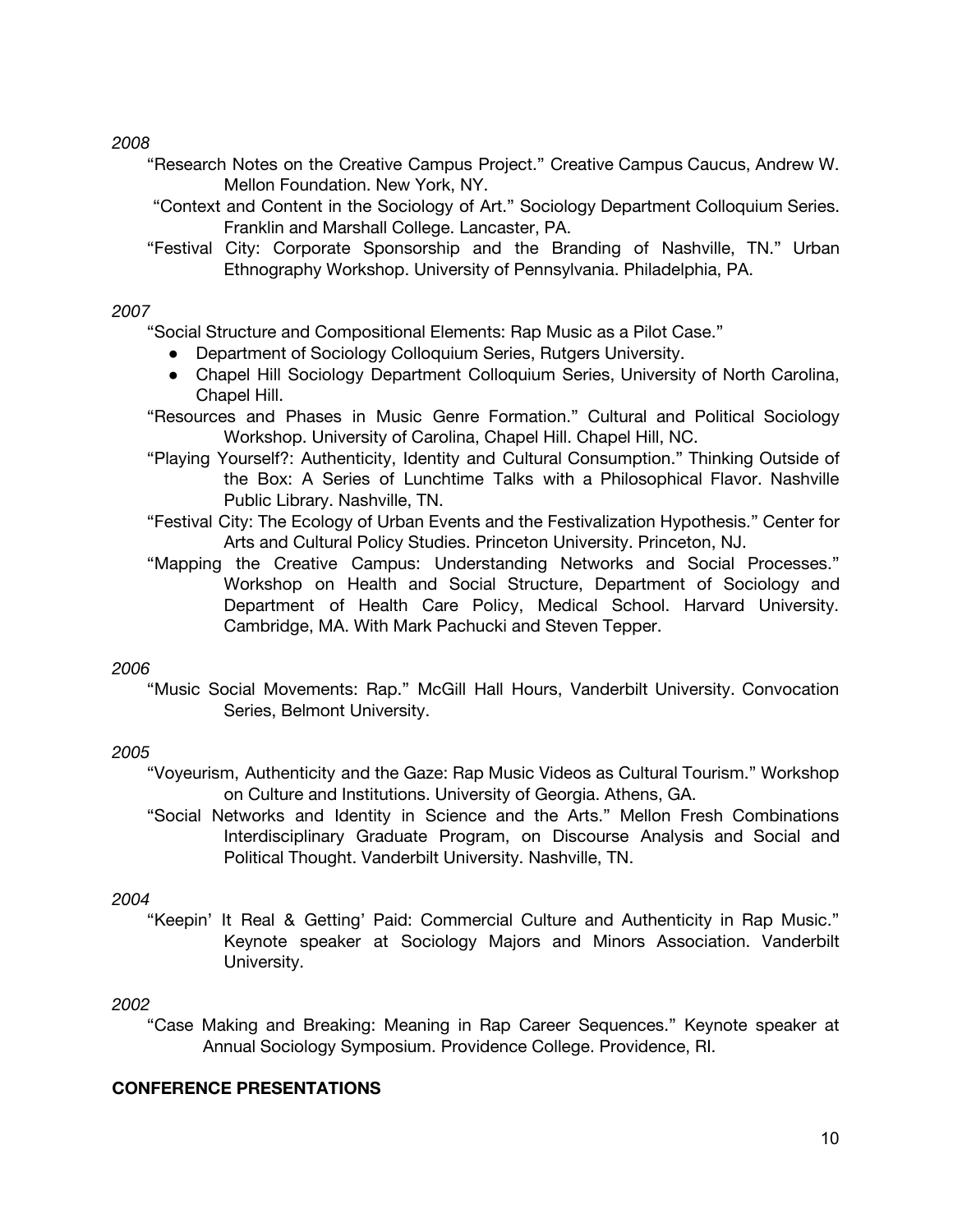*2019*

- "Experts, Expertise, and Occupational Identity in the Gig Economy." Professional Expertise panel, Eastern Sociological Society. Boston, MA.
- "Artistic Legitimation and the Rise of Vernacular Modernism in America." Classification and Legitimation in the Sociology of Culture Panel, American Sociological Association. New York, NY.
- "Designing Work." With Leonie Henaut. Creative Industries Conference, co-hosted by HEC Paris, IÉSEG School of Management, INSEAD, and ESSEC. Paris, France.
- "Measuring Objects." With Terence McDonnell. Measuring Culture Panel, Social Science HIstory Association. Chicago, Il.

### *2017*

"An Organizational Autopsy of Exit Art: Non-Profit Closure as Management Success." 2017 Davis Conference on Qualitative Research, UC Davis Graduate School of Management. *Best Paper Award.*

### *2016*

- Panel Respondent, Second Annual Authenticity Conference, School of Commerce, University of Virginia.
- "The Omnivorous Generation:' Artistic Valorization and Institutional Work in the 20<sup>th</sup> Century United States." Social Science History Association. Chicago, Il. (With Omar Lizardo)

### *2015*

- "Institutional Entrepreneurship, Artistic Valorization, and the Generation of Cultural Taste." American Sociological Association. Chicago, Il. (With Omar Lizardo)
- "Tracing Cultural Durability: Stability, Change, and Emergence" with Christopher A. Bail, and "Making a Case: Identifying Case Studies" with Bail, Lizardo, McDonnell, Mohr, Mische, Tavory, Vaisey and Wherry. Measuring Culture Conference, Notre Dame University.
- "Toward a Theory of Emergence: Authenticity in Culture Fields." Stanford Graduate School of Business.

#### *2014*

- Critic. "Author Meets Critics for Paolo Parigi, *The Rationalization of Miracles*." Social Science History Association.
- "Crowd-funding Communities and Changing Practices of Cultural Production." Social Science History Association. (With Terence McDonnell)
- "Institutional and Organizational Foundations for Omnivorousness in the U.S." American Sociological Association. San Francisco, CA.
- Discussant. "What's Next? A Panel Discussion on the Future Prospects for Measuring Culture." Measuring Culture Conference 2. University of California, Santa Barbara.

#### *2012*

Discussant. Art Panel. Eastern Sociological Society.

"The Ground on Which the Race Was Run." Experience Music Project & IASPM conference. New York, NY.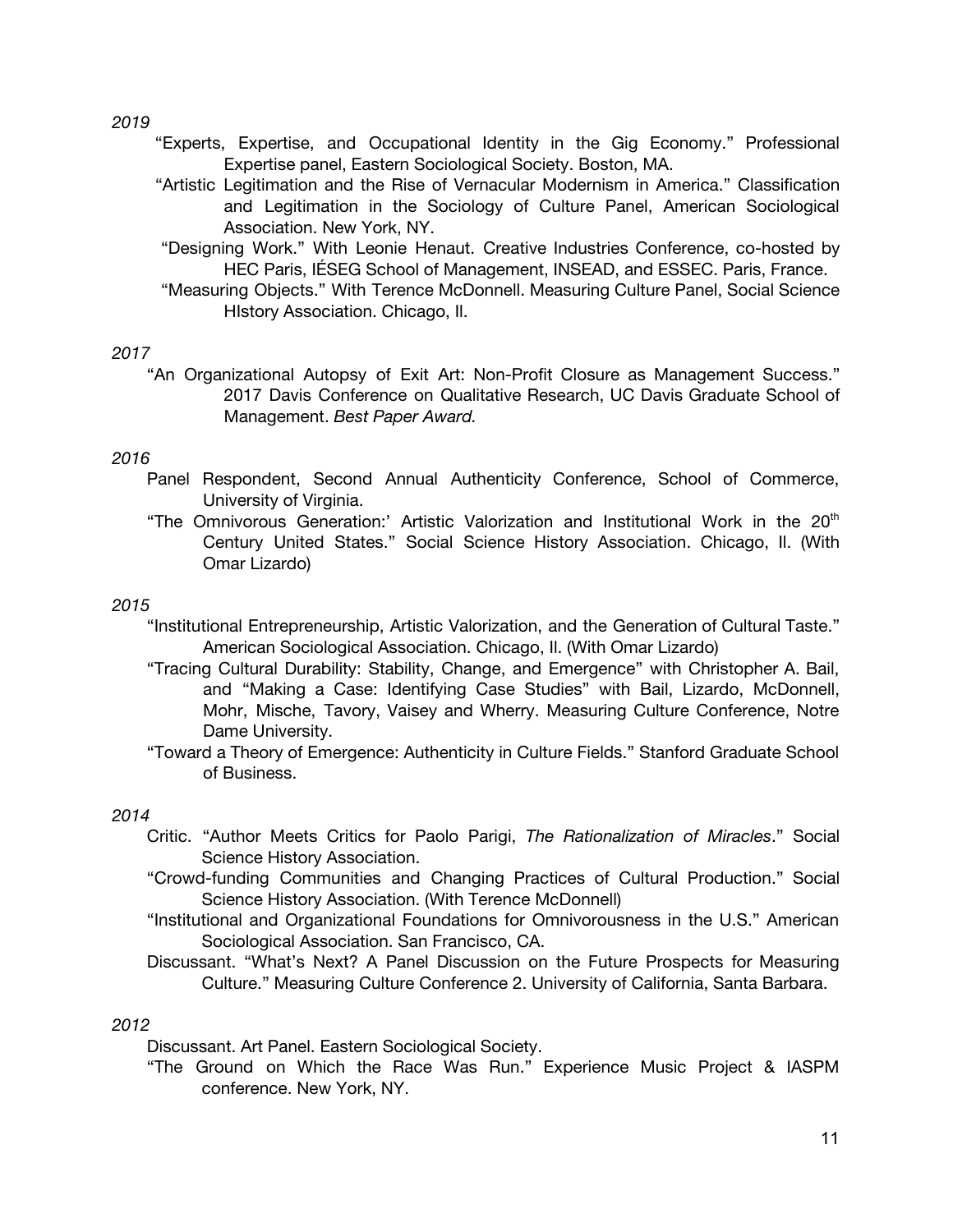Critic. Author Meets Critics panel for Gregory J. Snyder, Graffiti Lives: Beyond the Tag in New York's Urban Underground. American Sociological Association. New York, NY.

### *2011*

"Slumming and the Reproduction of Prestige." The Politics of Cultural Production panel, American Sociological Association. Las Vegas, NV.

### *2010*

- "Recognition and Renown in Rap Music: Tracing Reputation Through Aesthetic Conventions." American Sociological Association. Atlanta, GA. (With Mark A. Pachucki)
- "Omnivorousness: Taste, Participation, or Attitude?" American Sociological Association. Atlanta, GA. (With Katherine Everhart)
- "Aesthetic networks: Meaning structures and peer evaluations in rap music." International Network for Social Network Analysis (INSNA), aka "Sunbelt." Riva del Garda, Italy. (With Mark A. Pachucki.)

#### *2009*

"Press Kits and the Myth of Professional Autonomy." Jobs, Occupations and Professions session. American Sociological Association. San Francisco, CA.

#### *2008*

- "Classification of Music Types and Trajectories." Classification in the Arts and Media. Erasmus University. Rotterdam, NL. (With Richard A. Peterson)
- "Intellectuals Do Not Have Aesthetic Experiences." Popular Culture and Communications Panel, Culture Section Anniversary Symposium. Harvard University. Boston, MA.
- "The Professional Tastes of Music Critics." The Production of Culture and the Arts panel. Social Science History Association. Miami, FL.
- "Are Music Genres Viable in Emerging Media Worlds?" Exploring New Media Worlds: Changing Technologies, Industries, Cultures and Audiences in Global and Historical Context. Texas A&M University. College Station, TX. (With Richard A. Peterson)
- Discussant. Arts and Culture panel. Inter-Ivy Sociology Symposium. Princeton University. Princeton, NJ.

#### *2007*

- "Festival City: The Ecology of a Creative City." Place, Space, and the Making of Identity. Social Science History Association. Chicago, Il. (With Jonathan Wynn)
- "Mapping Music Genre Trajectories." Plenary Session. Research Network, Sociology for the Arts conference of the European Sociological Association. Lueneberg, DE. (With Richard A. Peterson)
- "The Creative Campus: An Emerging Agenda for Higher Education." Annual meeting of the Social Theory, Politics and the Arts Conference. New York, NY.
- "Resources and Phases in Music Genre Formation." New Trends in the Sociology of the Arts panel. American Sociological Association. New York, NY.

### *2006*

"Diffusion and Sub-genre Formation: Adoption of New Practices in Rap Sampling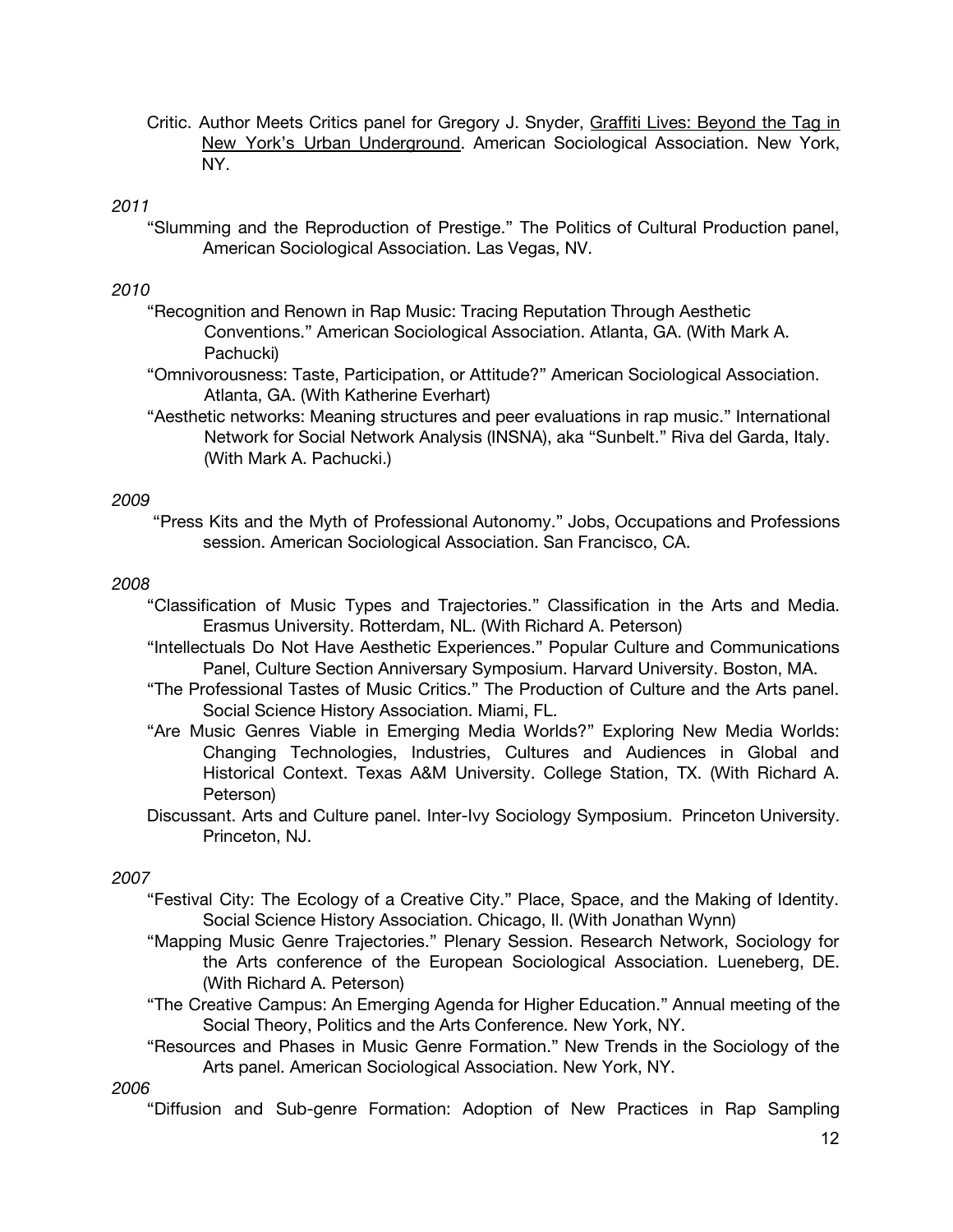Networks." Social Science History Association. Montreal, QC, Canada.

- "Festival City: Preliminary Thoughts on Studying Nashville's Signature Event." Divided Cities: Second Annual Conference of the Berlin-New York Transatlantic Graduate College, Columbia University. New York, NY. (With Jonathan Wynn)
- "Immigrant Arts Participation and Social Capital: A Pilot Study of Nashville Artists." New Latino Immigrant Destinations panel. American Sociological Association. Montreal, QC, Canada. (With Daniel Cornfield)

### *2005*

- "Community Boundaries in Art Genres: The Use of Samples in Rap Music." Work on Networks panel. Society for the Advancement of Socio-economics. Budapest, Hungary.
- "Racial Tourism in Rap: Voyeurism and Authenticity." Experience Music Project Pop Conference. Seattle, WA.
- "Innovation and Public Policy: Commercial Rap Music, 1979-1995." Arts and Media Industries panel, Arts and Cultural Policy Mini-Conference. Eastern Sociological Society. Washington, D.C.
- "Immigrant Arts in Nashville." Engaging Art: Working Meeting of Authors and Advisors Conference, Curb Center for Arts, Enterprise and Public Policy at Vanderbilt University. Nashville, TN. (With Daniel Cornfield)

#### *2004*

"Organizing the Dilemma of Innovation: Authenticity in Rap Music." Creativity, Innovation, and Ideas panel. American Sociological Association. San Francisco, CA.

#### *2003*

- "Sonic Networks: Economic, Stylistic, and Expressive Dimensions of Rap Music, 1979-1995." Sociology of Music Mini-Conference. Emory University. Atlanta, GA.
- "Why is Saddam Hussein rapping for the CIA?" Society in the Age of Intelligent Machines Conference. Buffalo, NY.

Discussant. Society for the Study of Symbolic Interaction.

#### *2001*

"Subcontracting to Absorb Innovation: Rap Music and the Birth of New Musical Genres." Sociology of Culture panel. American Sociological Association. Anaheim, CA.

#### *2000*

- "Postmodern Pathways: Links to Success in the Rap World." Sociology of Culture roundtables. American Sociological Association. Washington, DC.
- "Rapping Up the Charts: Achievement and Influence Among Rap Artists." The Culture Society panel. International Sociological Association. Barcelona, SP.
- "Rap and Relationships: Network Analysis of the Structure of an Art World." The Cultural Politics of Contemporary Music panel. Eastern Sociological Society. Baltimore, MD.

#### *1998*

"Matching Mobilization Strategies with Elements of Religious Rights Discourse." Sociology of Religion roundtables. American Sociological Association. San Francisco, CA.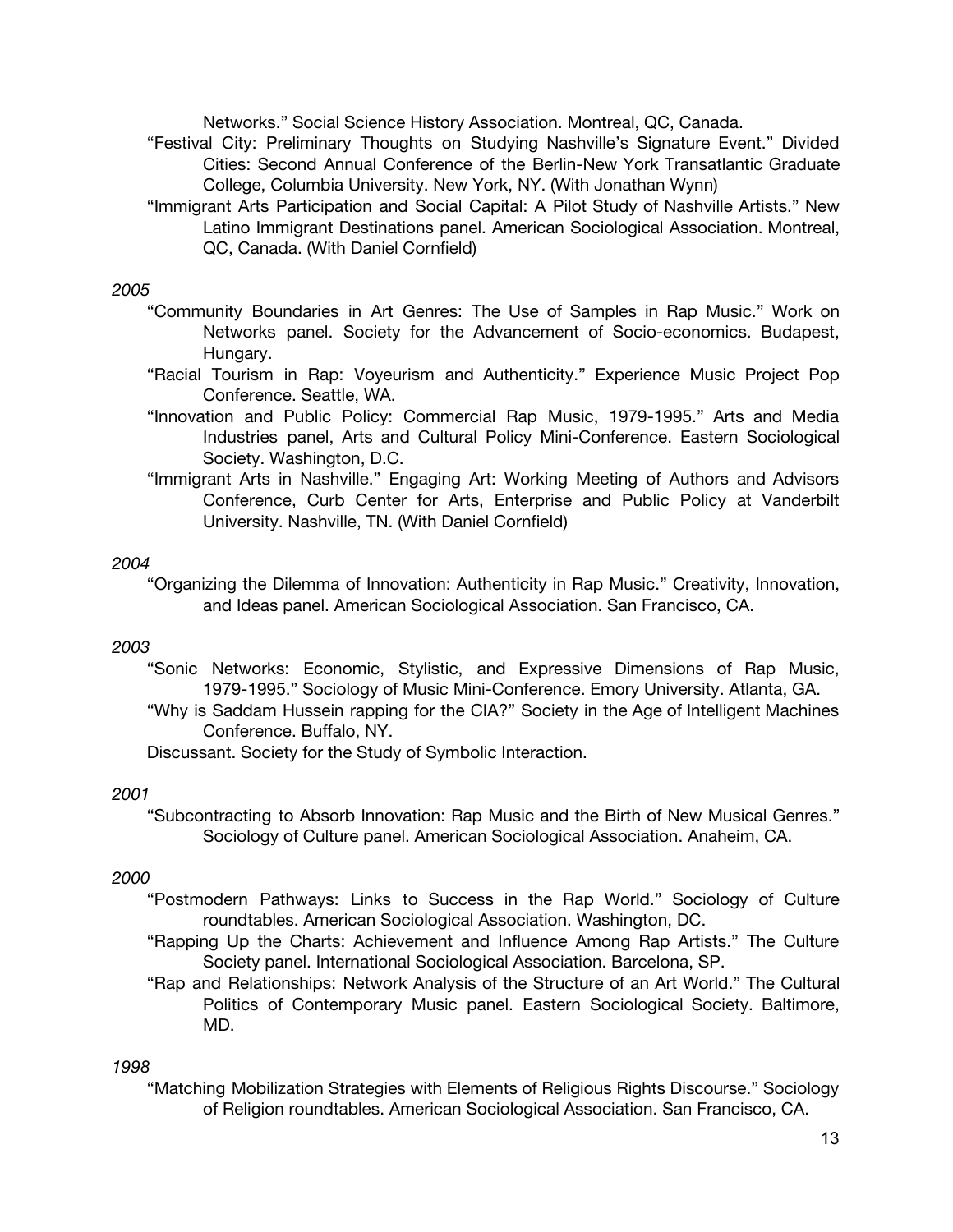"Promise Keepers in Perspective: Organizational Characteristics and Men's Movements." Collective Behavior and Social Movements roundtables. American Sociological Association. San Francisco, CA. (With Amy Schindler)

#### *1997*

"The Limits of Wealth: Social Action Against the Roman Catholic Church by Women." Sociology of Religion roundtables. American Sociological Association. Toronto, ONT, Canada. (With Hugh F. Lena)

### **TEACHING EXPERIENCE**

At Teachers College, Columbia University

Arts in Context (g) Diversity in the Arts (g) Art & Pop (g) Masters Seminar in Arts Administration (g) Principles and Practices in Arts Administration (g) Principles and Practices in Arts Administration: Performing Arts (g) Cultural Policy (g)

### At Barnard College

Institutional Analysis in Organizations (u) Senior Thesis Seminar (u) Culture in America (u) The Culture Industry (u)

### At Vanderbilt University

The Sociology of Culture (u, g) Sociology of Culture II: Production and Institutions (u, g) Introduction to Sociology (u) The Sociology of Hip Hop and Rap Music (u) The Social Construction of Hip Hop and Rap Music (u) Popular Culture Dynamics (u)

#### At Columbia University

Mass Media and Popular Culture (u) Evaluation of Evidence (u)

### **Dissertation Committees**

- 2019 Laura Molloy. "Creative Connections: The Value of Digital Information and its Effective Management for Sustainable Contemporary Visual Art Practice." (External, Oxford Internet Institute and Ruskin School of Art, University of Oxford)
- 2022 Sarah Neitz. "Creativity and Commitment: Why music matters for social action and political change." (External, Notre Dame, Sociology)
- 2018 Allison Faye. "Responding to Works of Art." (4<sup>th</sup> Reader)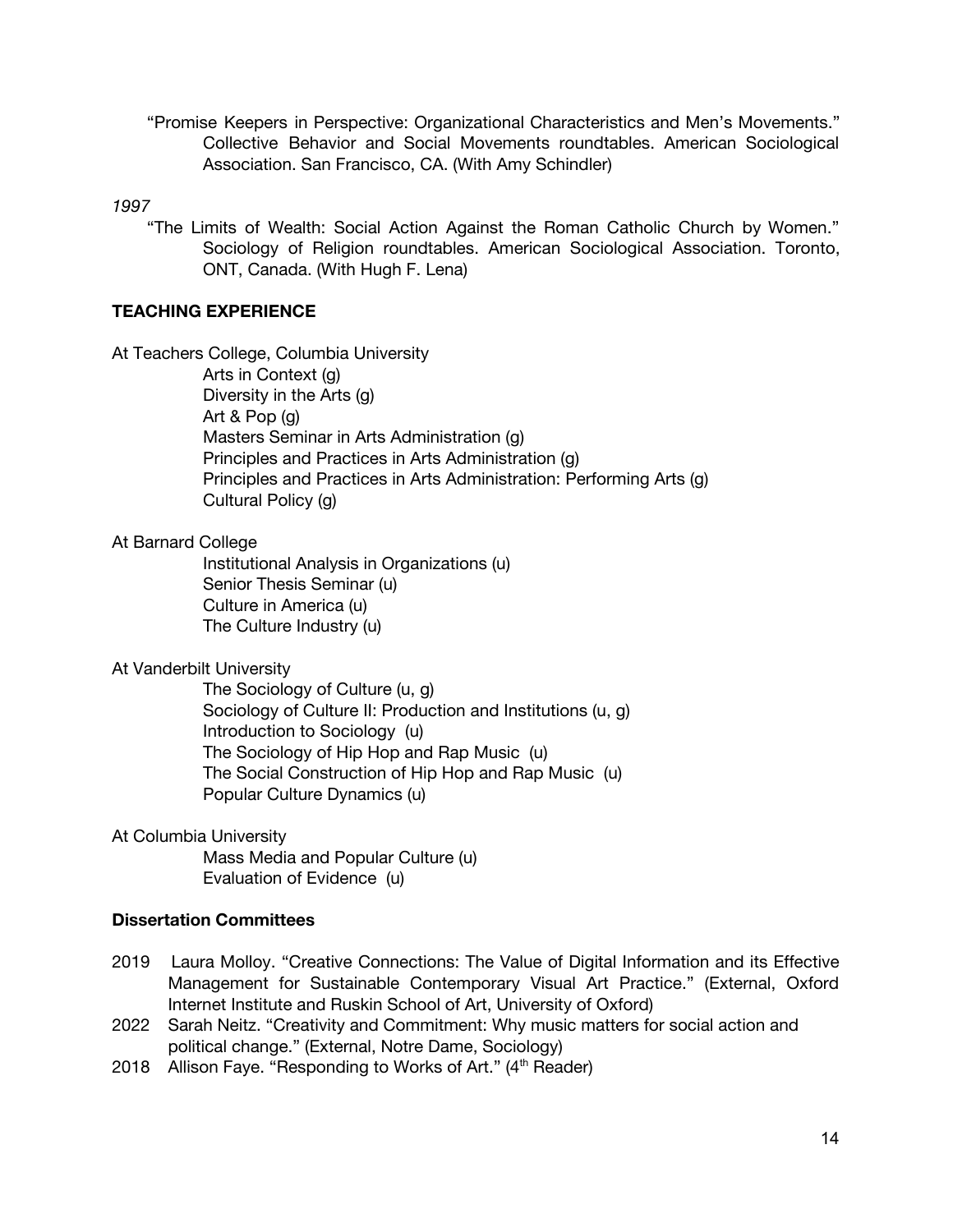- 2017 Elizabeth Rosini. "Leaning Back In: Achieving Prestige." (4<sup>th</sup> Reader)
- 2016 Jerome Hendricks. University of Illinois, Chicago, Sociology. (External member)
- 2016 Lou Lahana. "Technology-Enabled Social Action: Middle School Students Enhancing Their World." (4<sup>th</sup> Reader)
- 2015 Barbara Lister-Sink. "A Mixed Methods Study of Students' Perceptions of an Interdisciplinary Method for Teaching Injury-Preventive Piano Technique." Ed.D,. Teachers College, Columbia University. (4<sup>th</sup> Reader)
- 2014 Linda D'Agostino. "Teacher Attitudes Toward Visual Arts Education Identification of Artistically Gifted Students." Ed.D., Teachers College, Columbia University. (4<sup>th</sup> Reader)
- 2014 Stephanie J. Phillips. ""The Stage and the Dance *in Medias Res*: An Ethnographic Study of Ideologies Associated with Tradition and Continuity in a French Ballet Academy in the United States." Ph.D., Teachers College, Columbia University. (4<sup>th</sup> Reader)
- 2008 Chair. George Sanders. "'Late' Capital: Contemporary American Deathways." Vanderbilt University; Sociology. Assistant Professor at Oakland University.
- 2007 Steve Lee. "Musical Stratification: Explaining the Aesthetic Mobility of Music Genres"." Vanderbilt University, Sociology. Adjunct Professor and Senior Institutional Research Analyst at Chapman University. (2<sup>nd</sup> Reader)
- 2006 Ken Spring. "The Regularization of Risk in Music Scenes." Vanderbilt University, Sociology. Associate Professor and Associate Dean for Academics for the College of Arts and Sciences at Belmont University. (2<sup>nd</sup> Reader)

## **PROFESSIONAL AND UNIVERSITY SERVICE**

- 1. Presider and Discussant. 2019, Cultural Distinction, Taste, and Intergroup Relations Among Elites Panel, American Sociological Association.
- 2. Panel Convener. 2018, Social Network Ties: Strength, Stability and Consequences Panel, American Sociological Association.
- 3. Member. 2017-2020, Teachers College, Columbia University Campus Safety Committee.
- 4. Member. 2017, 2018, Teachers College, Columbia University Minority Postdoctoral Fellowship Selection Committee.
- 5. Member. 2016-8, Teachers College, Arts and Humanities, Curriculum Review Committee.
- 6. Member. 2016, Columbia University School of Professional Studies, Ad Hoc Faculty Evaluation Committee.
- 7. External Member. 2015-6, Columbia University Department of Sociology Search Committee, LGBTQ scholar (cancelled).
- 8. Member. 2016-8, Teachers College, Columbia University Affirmative Action Committee.
- 9. Member. 2015-6, Teachers College, Columbia University Faculty Salary Committee.
- 10. Member. 2015-6, Teachers College, Columbia University Dean's Grants for Faculty Committee.
- 11. Member. 2014-5, Teachers College, Columbia University Committee to review Doctoral Research Fellowship Applications.
- 12. Member. 2014, Teachers College, Columbia University Provost's Intellectual Property Working Group.
- 13. Faculty Sponsor. 2014, Student Advocates for the Arts.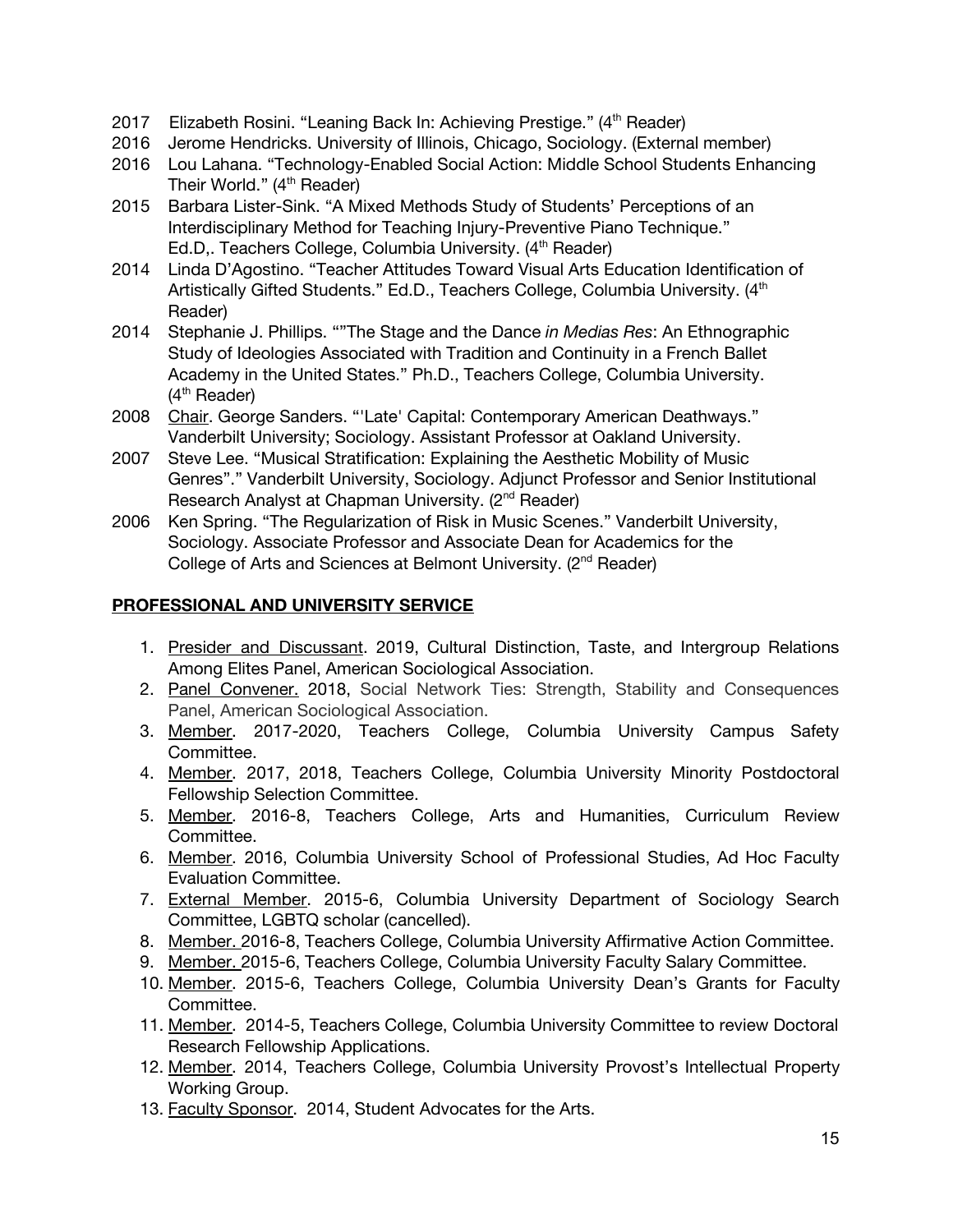- 14. Member. 2013-6, Teachers College, Columbia University A&H Department Working Group on Diversity and Social Justice.
- 15. Panel Organizer. 2016. Two "Popular Culture" Regular Sessions. "Open Topic" Sociology of Culture Section Session. (& Delegating the organization of five other panels as Section Chair-Elect) American Sociological Association. Seattle, WA.
- 16. Conference Organizing Committee. 2014-5. Experience Music Project Pop Music Conference. Seattle, WA.
- 17. Panel Organizer. 2013. "Popular Culture, I & II" Regular Session, American Sociological Association. New York, NY.
- 18. Discussant. 2012, 2008, 2004. American Sociological Association.
- 19. Panel Organizer. 2010. "The Aesthetics of Politics," Politics, Criticism and the Arts Conference. Vanderbilt University.
- 20. Discussant. 2010-08, 2006. Social Science History Association.
- 21. Workshop Organizer. 2009-10. Culture and Creativity Workshop, Curb Center for Arts, Enterprise and Public Policy, Vanderbilt University.
- 22. Faculty Advisor. 2004-9,Sustained Dialogue, Vanderbilt University.
- 23. Member. 2009-10, Vanderbilt University Sociology Undergraduate Task Force.
- 24. Member. 2008-9, Vanderbilt University Graduate Program Committee.
- 25. Member. 2006-7, Vanderbilt University Faculty Recruitment Committee.
- 26. Member. 2006-7, Vanderbilt University Community Giving Campaign Allocations Committee.
- 27. Regular Session Organizer. 2008. "Popular Culture," American Sociological Association. Boston, MA.
- 28. Member. 2005-6, Vanderbilt University Undergraduate Program Committee.
- 29. Discussant. 2005. "Engaging Art." Curb Center for Arts, Enterprise and Public Policy and the Wallace Foundation.
- 30. Panel Organizer. 2005. "Arts and Media Industries," Arts and Cultural Policy Mini-Conference, Eastern Sociological Society. Washington, D.C.
- 31. Roundtable Organizer. 2005. "Open Submission Refereed Roundtables," American Sociological Association. Philadelphia, PA. (With Richard A. Peterson)
- 32. Member. 2004-5, Vanderbilt University Ripple in the Pond Scholarship Award Committee.
- 33. Member. 2003-5, Vanderbilt University Department Colloquium Committee.
- 34. Assistant Director of Undergraduate Studies. 2002-3, Columbia University, Department of Sociology.
- 35. Seminar Coordinator. 1999-2001, Columbia University, Department of Sociology, Graduate Professionalization Seminar.

## **External Reviewer**

American Journal of Sociology American Sociological Review Bloomsbury Academic City College of New York's Internal Research Award Program Communication and Critical/Cultural Studies Cultural Sociology Ethnography First Monday